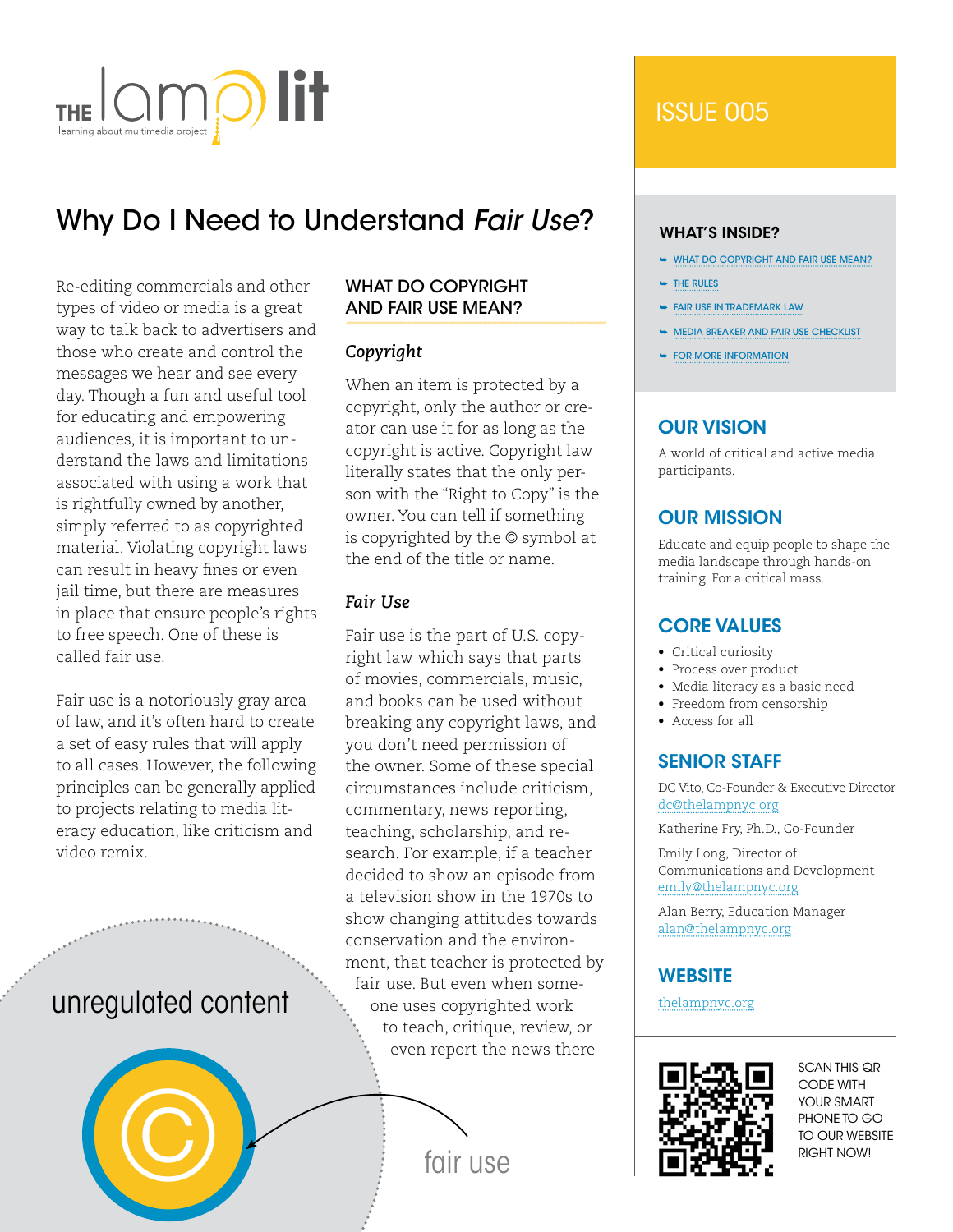<span id="page-1-0"></span>are general guidelines that they must follow for the use to be considered "fair."

# The Rules

### *Determine the Purpose*

The first step in deciding whether the use of a copyrighted material is fair is to determine the purpose. If you're making money off of the material it more than likely will not fall under fair use. Another thing you should examine is whether you're using the copyrighted work in a "transformative" way. When you add something new to or otherwise manipulate the original work, you can change and transform it into a new work with a completely different purpose or meaning. For example, the toy company Mattel accused a photographer of copyright infringement when he used pictures of a Barbie doll in his original work. The case was lost because the court considered the photographer's pictures to be a parody of Barbie, making it transformative. Likewise, when you take a commercial and re-edit it or add your own comments, video or voiceover, you've transformed it. Adding something new creates a new and different work that has a different meaning and purpose.



*Photographs from Tom Forsythe's Barbie Food Chain series that got him in trouble with Mattel for fair use of the toy.*

# *Be Critical, Not Just Observational*

When you're making a critique of a work it's also very important to only make *critical* statements about the message as opposed to observational statements of opinions about the product or the commercial itself. Critical statements about a copyrighted work put it in a larger context or compare it with other works. To help you make the distinction between critical commentary and non-critical/observational commentary, take a look at these examples of statements you can make about a commercial:

NOT FAIR: "All the toys shown for girls are pink and all the toys shown for boys are blue."

FAIR: "The advertiser is promoting a gender stereotype by assuming that all girls like the color pink and all boys like the color blue."

NOT FAIR:"Of *course* the toys are sold separately."

FAIR: "Advertisers use manipulative imagery and show multiple toys together even though each one is sold separately."

#### *Quantity vs. Importance*

The amount of the original work being used is another important factor in the argument of fair use. When using a work for criticism you should avoid using the original work in its entirety and without pause. This is one reason why we "break" commercials instead of just commenting at the end of a full advertisement. On the other hand, even when taking a small sample of a larger work, it can fall out of the lines of fair use in court if it is decided that the small portion used was the most important part of the entire work. Importance is generally quantified by the "sell-point" of the work. For example, showing a 5-minute scene from the three-hour movie *The Dark Knight* can be fine. But if you show the scene where Batman defeats the villains and saves Gotham, that use wouldn't be considered fair because it is assumed people buy the movie tickets and later DVDs to see that particular scene in the film. If you've given away the ending for free, it could mean that people wouldn't pay to see the movie, thereby damaging commercial value for the film and negatively impacting the copyright holders.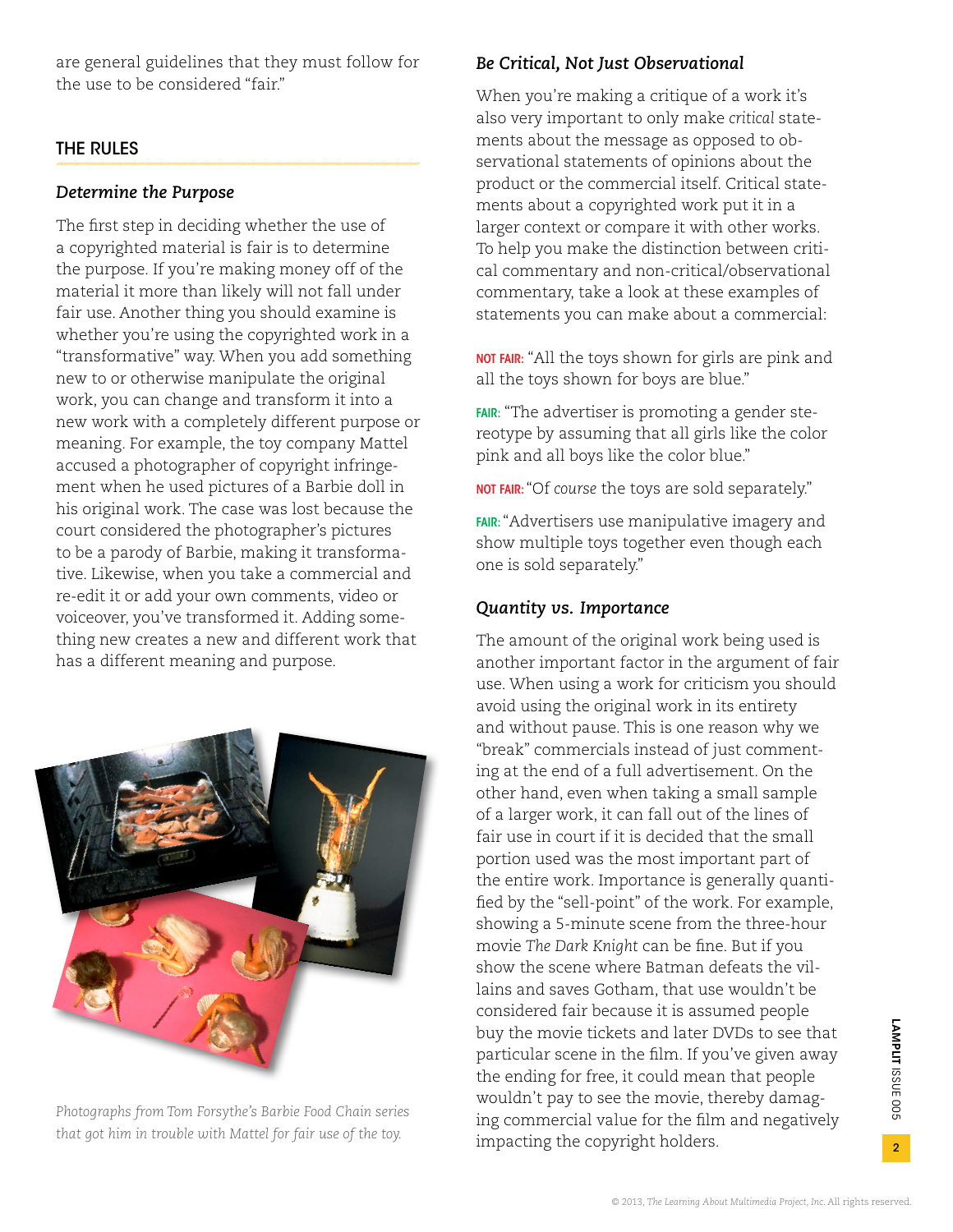# <span id="page-2-0"></span>*Replacement*

As mentioned before, you should always attempt to use portions of an original work as opposed to the entire piece without any additions or pauses. It is not considered fair to replace or affect the market of the original work. For example, if a popular song is uploaded on YouTube, then the public is able to hear the song without having to purchase it, which could be seen as "stealing" the sales the owner of the song may have made if the song wasn't uploaded and people instead had to buy the song to listen to it in full.

# Fair Use in Trademark Law

# *Trademarks*

A lot of copyrighted materials and products often have a trademark. If a product has a trademark it will usually be followed by the ™ symbol, the © symbol, or the ® symbol. A trademark is a recognizable sign, design, or phrase that makes one product or service stand out from another product or service. Trademark law is meant to protect an owner from a competitor using its trademark or a similar trademark on his or her own product that may confuse customers. As an example, the "Nike swoosh" is placed on shoes, in commercials, and on packaging so that everyone knows they're buying Nikes and not another brand of shoe. If another shoemaker were to reverse the swoosh or reposition it on their sneaker in a way that could confuse consumers about the product, it would be a violation of trademark law.

Federal trademark law also protects against dilution of a trademark. Dilution occurs when a consumer understands and knows the source, or creator, of a well-known mark but becomes less able to match it with the associated product or service due to its use on other unrelated products. Going back to the Nike example, if the swoosh was used on a package of coffee rather than solely on sneakers and athletic wear, then in your mind, as a buyer, the association between Nike and athletic wear may grow weaker, even if you don't believe the two products came from the same source.



*In 2009, this well-known artist, Shepard Fairey, filed a federal lawsuit against the Associated Press to aqcuire a declaratory judgment that his use of the their photograph, used to create his famous Obama HOPE poster, was protected by the fair use doctrine.*

There is however, a version of fair use used in trademark law. This is called nominative fair use.

# *Nominative Fair Use*

Nominative fair use is just a fancy term for fair use for trademarks. In nominative fair use, it is understood that it is practically impossible to avoid using a trademark for a product when referring to or criticizing that product. When you use a trademark in a commercial critique or re-mix of other media, you are within your fair use rights if you follow these three rules:

- 1. The product can not be easily recognized without the use of the trademark. For example, a bottle of water with no label could be any brand. How would anyone know you were critiquing Deer Park instead of another brand like Poland Spring?
- 2. You only use the minimal portion of the trademark reasonably necessary to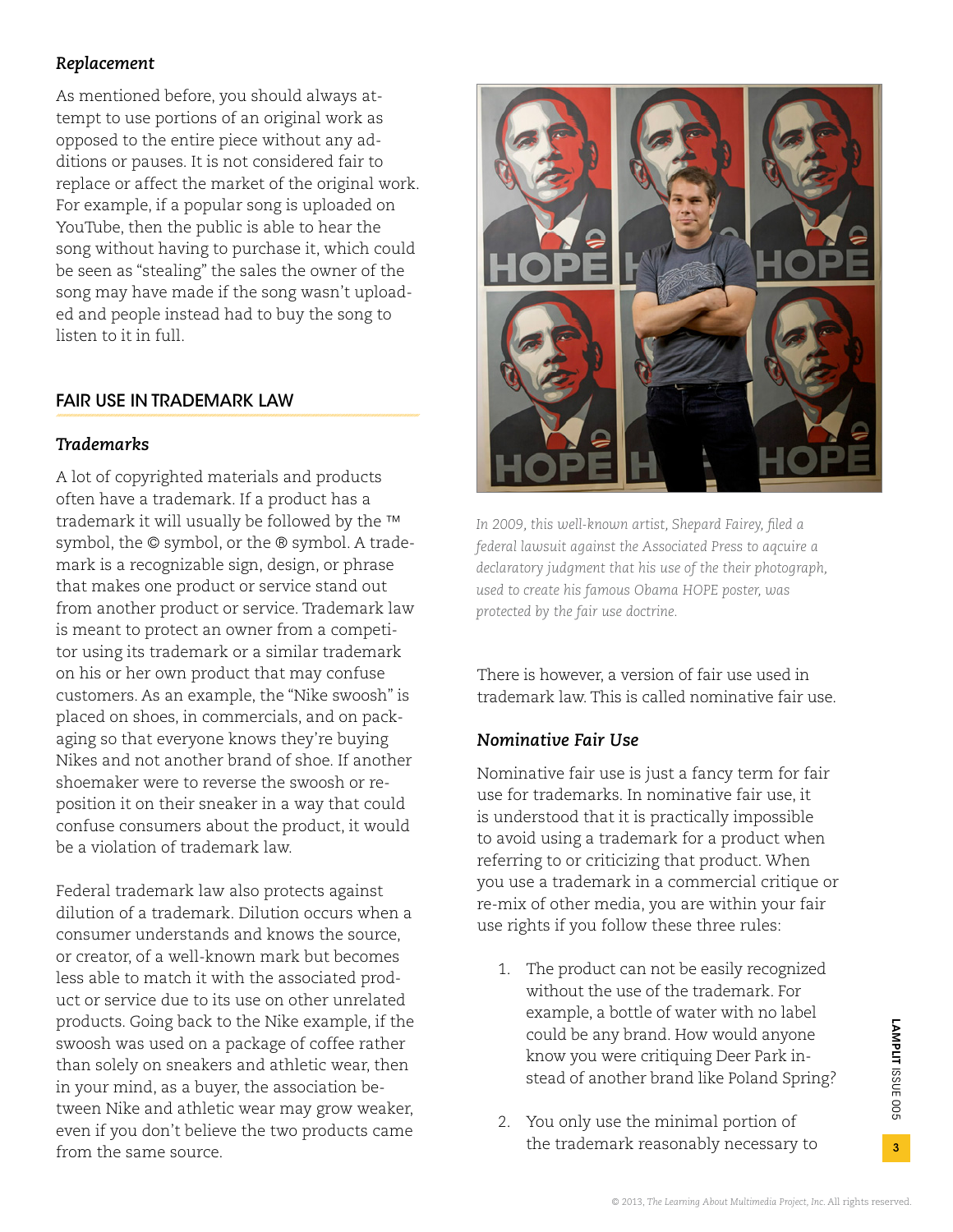<span id="page-3-0"></span>recognize the product. Unlike the water bottles, the red and white bull's-eye of Target is pretty easy to recognize without even showing the name of the store. It wouldn't really be necessary to use any further trademarks of the company to identify it as Target.

3. You do NOT do anything that would imply sponsorship or endorsement by the trademark holder when you use the owner's mark. (This is why we include the LAMP disclaimer at the beginning and end of every video edit).

Under nominative fair use, trademarks can also be used for identifying, parodying, criticizing or commenting on the trademark's owner, or its goods and services. Trademark use is also considered fair when used in advertising or promotion that allows consumers to compare goods or services. For example, Pepsi shows the Coca-Cola logo in its Pepsi Challenge advertisements, where real consumers are asked to taste, rate and guess which product is Pepsi or Coke. This is considered fair and not a violation of trademark law. In addition, all forms of news reporting and news commentary as well as any noncommercial use of a mark would be covered by nominative fair use in trademark dilution.

### *Product Disparagement*

The last point to remember when using or referencing a copyrighted or trademark-protected work is the potential for product disparagement. Product disparagement is when false or misleading statements are made about a product.

You should not, for example, claim that an automobile manufacturer produces and sells "steel death traps" in your broken commercial. However, it would be appropriate to comment on the message the advertiser uses to sell a potentially unsafe car model, or even to provide factual safety or recall information that illustrates how unsafe that particular car is (just remember to provide citation for those facts at the end of your video). The false accusation that the car manufacturer creates cars that cause drivers and passengers to die may be considered a defamatory statement, which is a negative statement that harms the image and character of the product or company. Two common types of defamation are slander, stating negative or harmful statements about a product person or service and libel, the act of writing down negative or harmful statements about a product, person or service. To avoid violating this rule against slander and libel, you should first be able to tell the difference between a statement that is valid criticism of the ad or product, and one that that is false and/or misleading. You should focus the criticism on the **message** of the advertisement, rather than the product itself.

Now that you're aware of the definitions and reasons behind fair use, let's look at one final checklist for creating a broken commercial for commentary or criticism.

## Media Breaker and Fair Use Checklist

Now that you're aware of the definitions and reasons behind fair use, let's look at one final checklist for creating a media break with commentary or criticism, using The LAMP's Media Breaker video editing tool available at [mediabreaker.org.](http://mediabreaker.org)

What is the original media message you are breaking?

\_\_\_\_\_\_\_\_\_\_\_\_\_\_\_\_\_\_\_\_\_\_\_\_\_\_\_\_\_\_\_\_\_\_\_\_\_\_\_\_\_\_\_\_\_\_

\_\_\_\_\_\_\_\_\_\_\_\_\_\_\_\_\_\_\_\_\_\_\_\_\_\_\_\_\_\_\_\_\_\_\_\_\_\_\_\_\_\_\_\_\_\_

\_\_\_\_\_\_\_\_\_\_\_\_\_\_\_\_\_\_\_\_\_\_\_\_\_\_\_\_\_\_\_\_\_\_\_\_\_\_\_\_\_\_\_\_\_\_

\_\_\_\_\_\_\_\_\_\_\_\_\_\_\_\_\_\_\_\_\_\_\_\_\_\_\_\_\_\_\_\_\_\_\_\_\_\_\_\_\_\_\_\_\_\_

\_\_\_\_\_\_\_\_\_\_\_\_\_\_\_\_\_\_\_\_\_\_\_\_\_\_\_\_\_\_\_\_\_\_\_\_\_\_\_\_\_\_\_\_\_\_

Why did you choose that particular media message?

\_\_\_\_\_\_\_\_\_\_\_\_\_\_\_\_\_\_\_\_\_\_\_\_\_\_\_\_\_\_\_\_\_\_\_\_\_\_\_\_\_\_\_\_\_\_

\_\_\_\_\_\_\_\_\_\_\_\_\_\_\_\_\_\_\_\_\_\_\_\_\_\_\_\_\_\_\_\_\_\_\_\_\_\_\_\_\_\_\_\_\_\_

\_\_\_\_\_\_\_\_\_\_\_\_\_\_\_\_\_\_\_\_\_\_\_\_\_\_\_\_\_\_\_\_\_\_\_\_\_\_\_\_\_\_\_\_\_\_

\_\_\_\_\_\_\_\_\_\_\_\_\_\_\_\_\_\_\_\_\_\_\_\_\_\_\_\_\_\_\_\_\_\_\_\_\_\_\_\_\_\_\_\_\_\_

\_\_\_\_\_\_\_\_\_\_\_\_\_\_\_\_\_\_\_\_\_\_\_\_\_\_\_\_\_\_\_\_\_\_\_\_\_\_\_\_\_\_\_\_\_\_